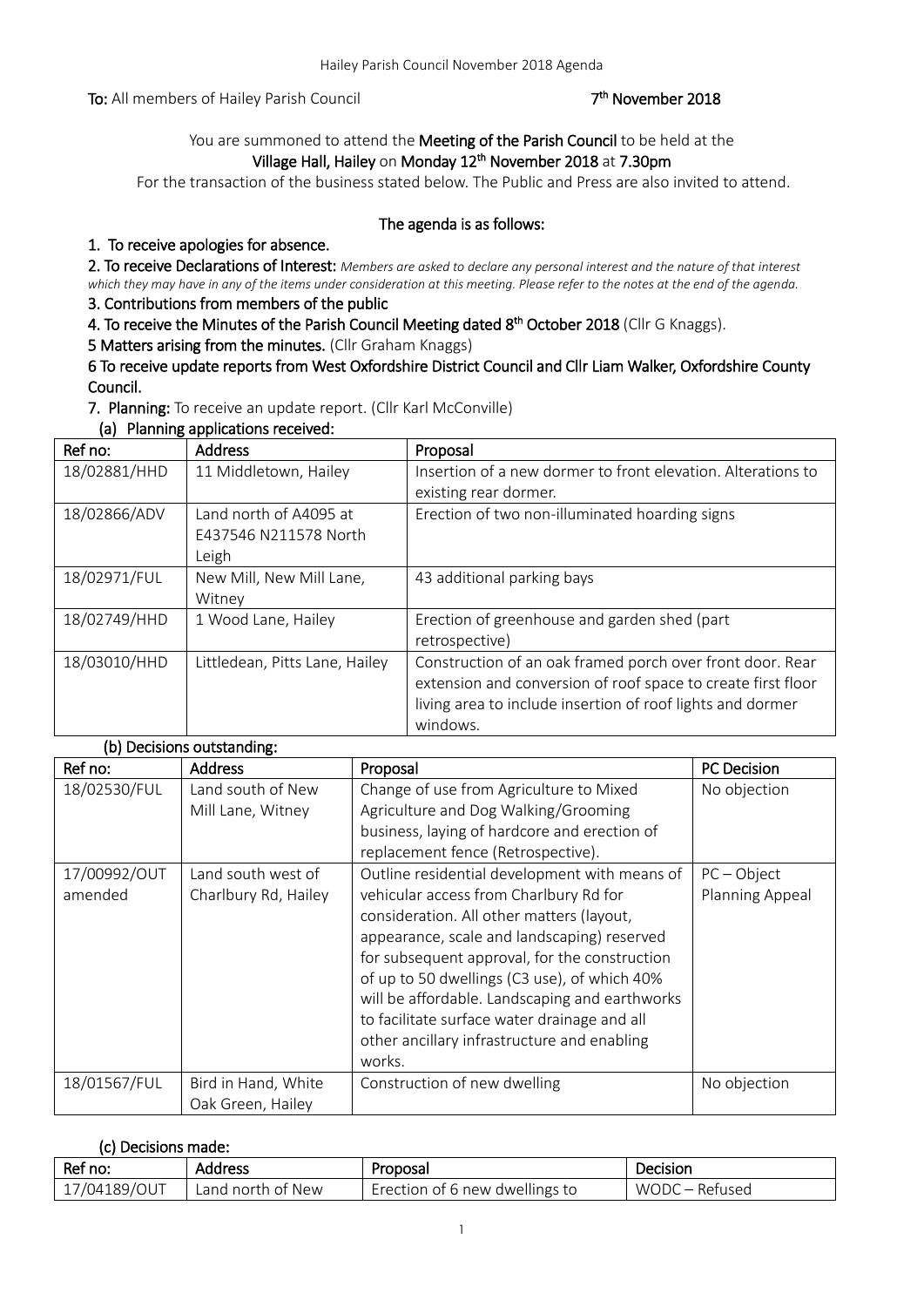|              | Found Out Farm,<br>Whiteoak Green,<br>Hailey | replace redundant farm buildings                                                                                                                                                                | Planning appeal dismissed          |
|--------------|----------------------------------------------|-------------------------------------------------------------------------------------------------------------------------------------------------------------------------------------------------|------------------------------------|
| 18/02191/HHD | Little Blenheim, Delly<br>End, Hailey        | Demolition of existing rear single-<br>storey extensions. Erection of rear<br>single storey extension and first<br>floor side extension. Internal<br>alterations to include loft<br>conversion. | PC- No objection<br>WODC- Approved |

 (d) To note planning application Hickrall, Hatfield Pitts Lane, Hailey (application17/02073/FUL) has an enforcement case open with WODC.

8. Defibrillator training. To resolve to pay for the hire of the hall and for a thank you present to the coordinator of the training

- 9. Hailey Festival. To request that Hailey Festival is separated from the Parish Council
- 10. Neighbourhood Plan. (Cllr Graham Knaggs)

## 11. Infrastructure Development Plan (Cllr Graham Knaggs)

12. To receive a Neighbourhood Policing Report. (Cllr Andy Smith)

## 13. Amenities: (Cllr David Musson)

- (a) Routine recorded inspection of play equipment.
- (b) To discuss safety of gym equipment at playground

## (c) To discuss unauthorised removal of gate between Church Lane and the Recreation Ground

14. Highways and Traffic: To receive update reports. (Cllr Andy Smith)

## (a) Highways.

- (i) Update on postponed SGN roadworks through Hailey
- (b) To consider purchase of a Vehicle Activated Sign at Delly Hill
- (c) Update on Speedwatch initiative
- (d) To consider speeding in New Yatt
- (e) To resolve to repair the AED in New Yatt. To order a replacement LED board.
- 15. Estates, Footpaths & Bridleways: To receive update reports. (Cllr David Musson)
	- (a) Sale of Wood Green
	- (b) Registration of Parish Council land with Land Registry
	- (c) Update on lease of land in Poffley End to Southern Electricity Board
	- (d) To consider burial request for non-residents of Hailey
	- (e) To consider memorial stone request
	- (f) To consider request to graze sheep on wildflower meadow at the Burial Ground

## 16. Allotments

- (a) To consider annual rent of Hemplands field
- (b) New Yatt field. See item 22

## 17. Finances:

## (a) Payments received:

| <b>HMRC</b>          | VAT reclaim Qs1&2 2018-19 | £1.129.62 |
|----------------------|---------------------------|-----------|
| <b>Burial Ground</b> | Plot Reservation fees and | £3,320,00 |
|                      | burial fees               |           |
| Allotment holder     | Allotment rent            | F8 95     |

## (b)Accounts for authorisation and payment:

| Lisa Wilkinson      | Clerk's October net salary              | £517.62 |
|---------------------|-----------------------------------------|---------|
|                     | Expenses/Allowance                      | £36.88  |
|                     | Total:                                  | £554.50 |
| <b>Nest</b>         | Clerk's pension                         | £23.65  |
| <b>SLCC</b>         | Membership renewal                      | £73.50  |
| LexisNexis          | Arnold-Baker on Council Administration  | £110.99 |
| McCracken & Son Ltd | Cutting of wildflower meadow and hedges | £320.00 |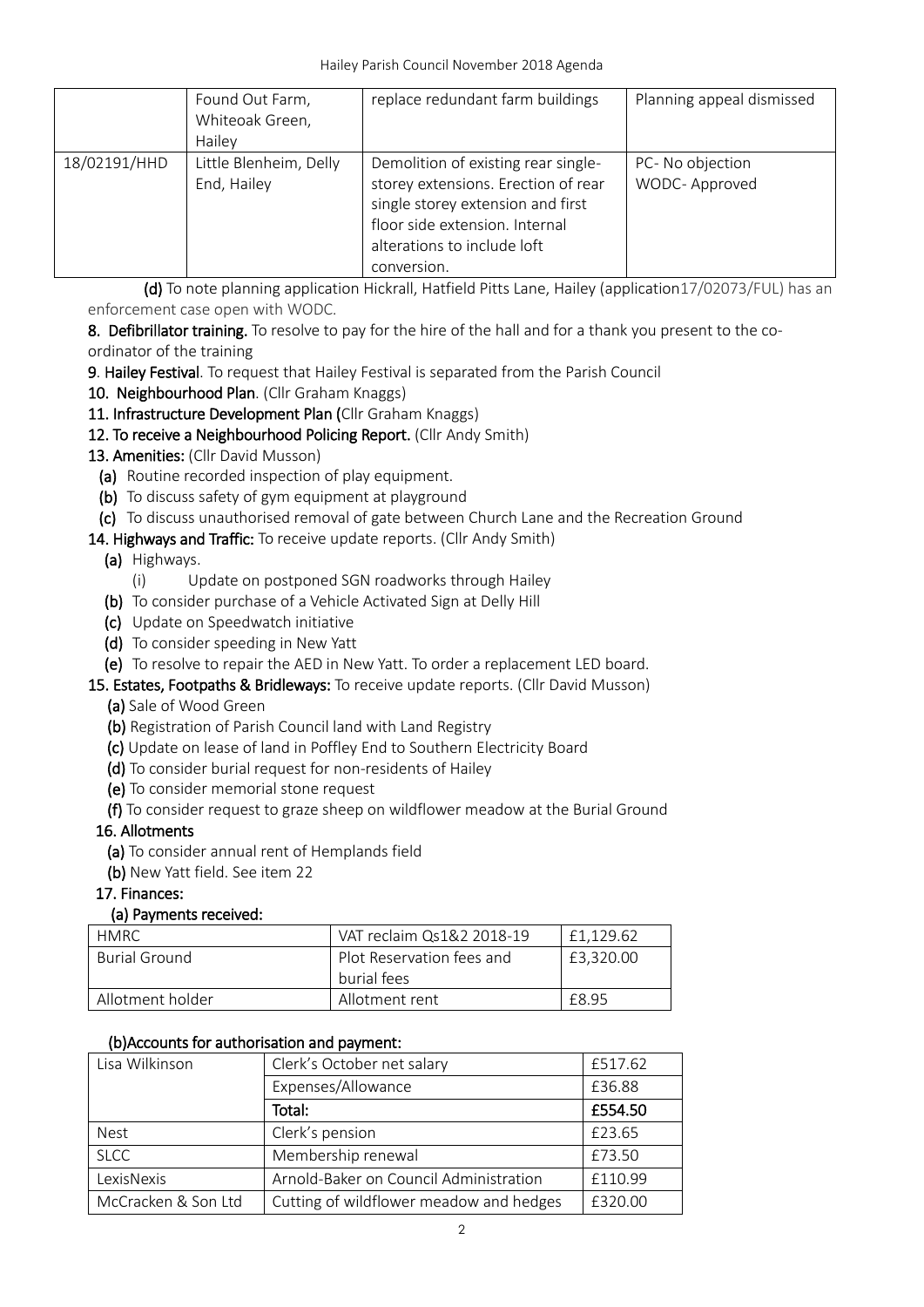|                              | at Burial Ground                      |         |
|------------------------------|---------------------------------------|---------|
| Witney Gazette               | Advert for Grounds maintenance tender | £130.80 |
| $\sim$ T <sub>ra</sub> nafam |                                       |         |

| (c) Transfers                                             |                            |                    |        |
|-----------------------------------------------------------|----------------------------|--------------------|--------|
| From                                                      | То                         | Reason             | Amount |
| <b>HPC Current account</b>                                | <b>HPC Deposit account</b> | Allocated reserves | E5.000 |
| (d) Hailey Parish Council bank balance to 31 October 2018 |                            |                    |        |
| Unity Trust Current Account                               |                            | £44.992.44         |        |
| Unity Trust Deposit account                               |                            | £96.68             |        |

(e) To consider amendments to Financial Regulations

(f) To consider draft budget 2019-20

### 18. Correspondence received

#### 19. Other Items to Note

#### 20. Contributions from members of the public.

### 21. Dates of Parish Council meetings for 2018-19:

| 10 <sup>th</sup> December 2018 | And Joan Smith Educational Charity meeting |  |
|--------------------------------|--------------------------------------------|--|
| 14 <sup>th</sup> January 2019  |                                            |  |
| 11 <sup>th</sup> February      |                                            |  |
| $11th$ March 2019              | And Joan Smith Educational Charity meeting |  |
| Meeting closed to the Public   |                                            |  |

## 22. Allotments

To award tenancy of New Yatt field

# Clerk to the Council

#### Lisa Wilkinson

*(i) Any member arriving after the start of the meeting is asked to declare personal interests as necessary as soon as practicable after their arrival even if the item in question has been considered. (ii) With the exception of the circumstances listed in paragraph 9(2) of the Local Code of Conduct for Members, a Member with a personal interest also has a prejudicial interest if it is one which a Member of the public with knowledge of the relevant facts would reasonably regard as so significant that it is likely to prejudice the Member's judgement of the public interest. In such circumstances, the Member must withdraw from the meeting room, and should inform the Chairman accordingly.*

*(iii)* It is not practical to offer detailed advice during the meeting on whether or not a personal interest should be declared or whether a personal *interest should also be regarded as prejudicial.*